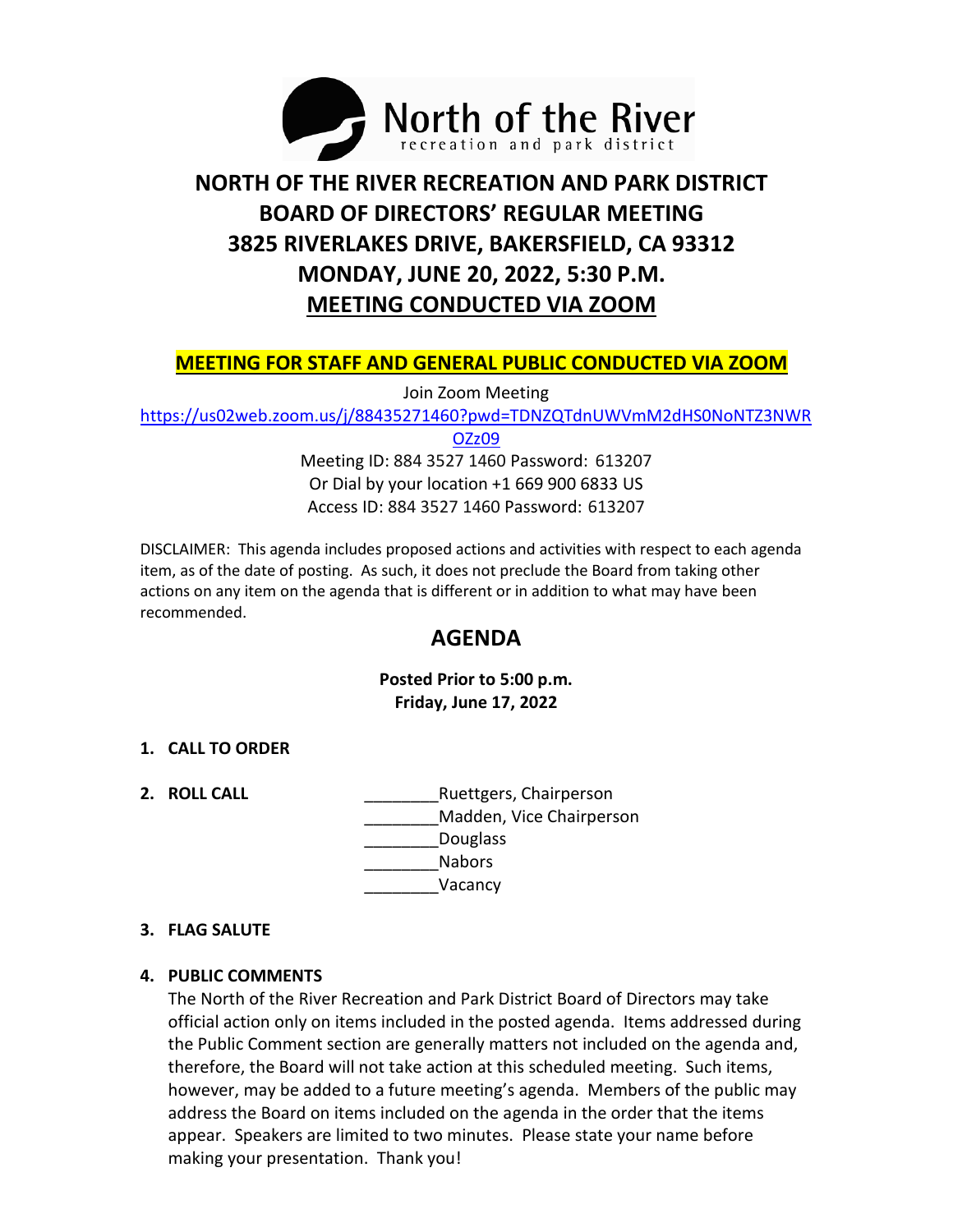#### **5. CONSENT AGENDA**

- **A.** Approval of Secretary Declaration of Posting of Agenda 72 Hours in Advance of Meeting
- **B.** Approval of Minutes from the Board of Directors' Regular Meeting Held May 16, 2022
- **C.** Approval of Receipt of Bills and Invoices
- **D.** Approval to Continue Video Conference Board Meetings, Resolution #13-22
- **E.** Approval of Amendment to Conflict of Interest Code, Policy #2-100, Resolution #14-22

# **6. BOARD BUSINESS**

- **A.** Approval of an Agreement for Funds Under Title III-C Nutrition Services, Resolution #15-22
- **B.** Adoption of FY 2022-2023 Preliminary Appropriation Limit and Setting the Date for Public Hearing and Adoption of Final Appropriation Limit, Resolution #16-22
- **C.** Adoption of FY 2022-2023 Preliminary Operating Budget and Setting the Date for Public Hearing and Adoption of Final Operating Budget, Resolution #17-22
- **D.** Adoption of FY 2022-2023 Preliminary Capital Improvement Budget and Setting the Date for Public Hearing and Adoption of Final Capital Improvement Budget, Resolution #18-22
- **E.** Discussion and Determination
	- **1.** Discussion and Determination Regarding Extending the General Manager's Commitment to Kern High School District to Provide Riverlakes Ranch Community Center and Park for the Safe Evacuation and Reunification of Centennial High School Students for the 2022-2023 School Year.
	- **2.** Discussion and Determination Regarding Request for Use of Riverlakes Property for Halloween Event
- **F.** Discussion and Determination Regarding the Need for Board Approval for Any Agreements that Affect Potential District Revenue and Agreements that Increase District Liability

# **7. STAFF REPORTS**

- **A.** General Manager
- **B.** Marketing
- **C.** Capital Improvement Projects
- **D.** Financial
- **E.** Personnel
- **F.** Parks Division
- **G.** Recreation Division
- **H.** Training

# **8. CORRESPONDENCE**

# **9. BOARD MEMBER COMMENTS**

Opportunity for the Board to comment on items not listed on the agenda